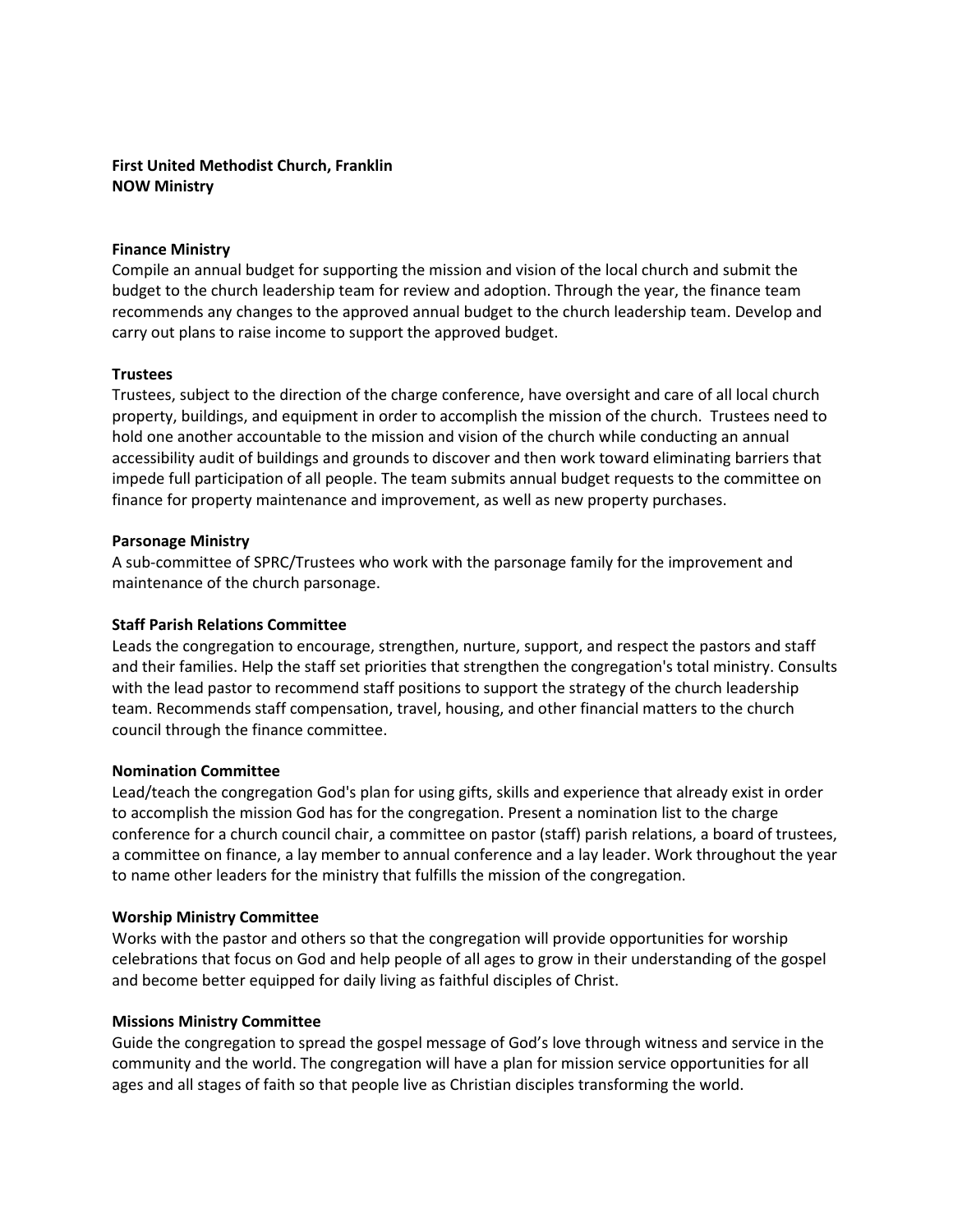### Fellowship Ministries

Develop programs that allow members of all ages to engage with the church family and community outside of a worship setting. Fellowship ministries encourage members of the congregation to strengthen their bonds of friendship and faith with one another.

### Education Ministry Committee

Oversee learning and teaching experiences for the congregation so that people of all ages grow in their understanding of the gospel and become better equipped for daily living as faithful disciples of Jesus Christ. Lead the congregation to understand the importance of lifelong growth and learning as Christian disciples.

### Children's Council Committee

Develop programs, which provide a foundation of experiences on which children build a life of learning and growth toward a mature faith.

### Communications Committee

Oversee and coordinate the communications that go from the congregation to its members and to the community. Helps tell the story of the church and congregation's faith journey.